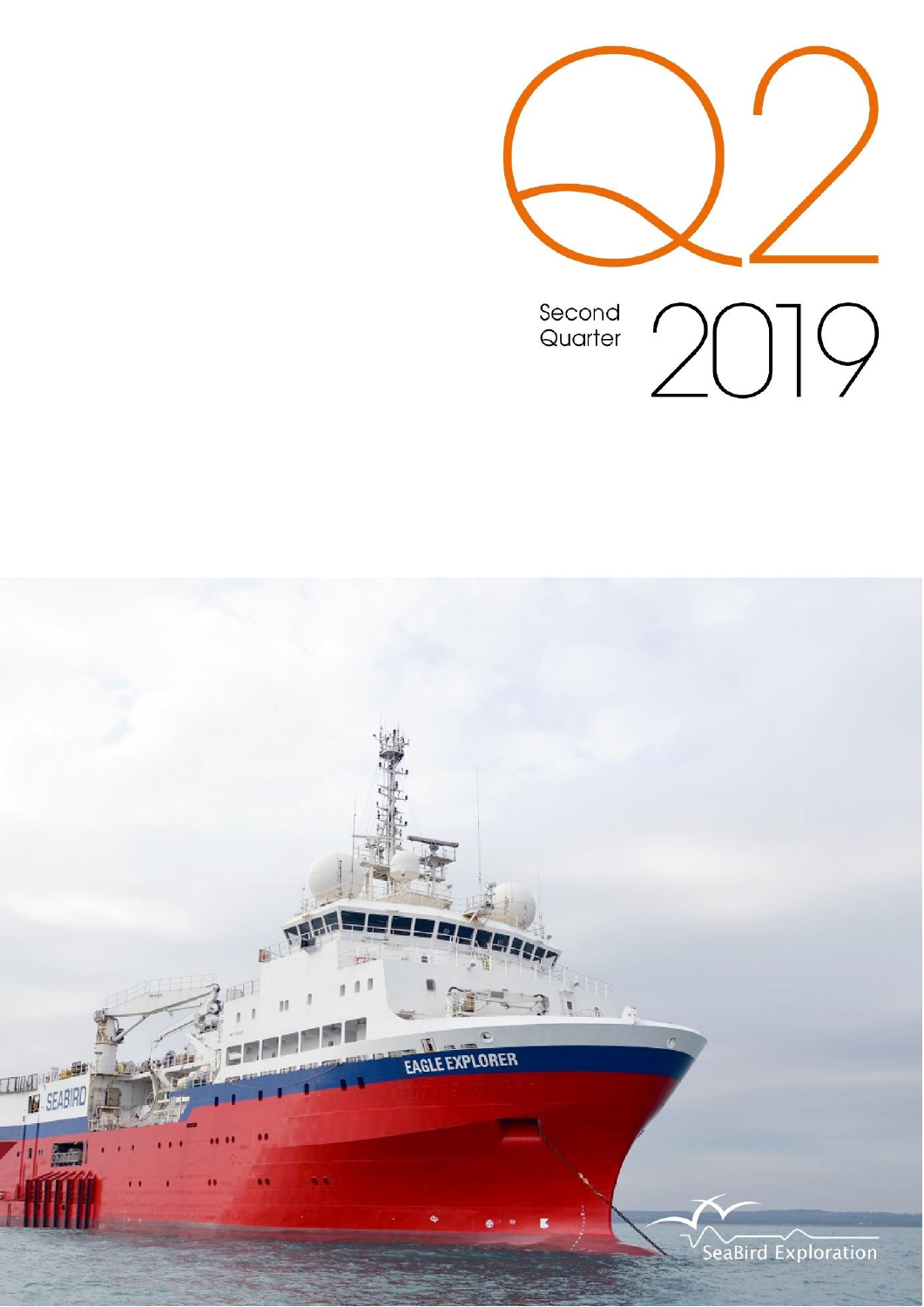| Key highlights                  |
|---------------------------------|
| Financial review                |
| Consolidated interim statement  |
| of financial position           |
| Consolidated interim statement  |
| of income                       |
| Consolidated interim statement  |
| of comprehensive income         |
| Consolidated interim statement  |
| of changes in equity            |
| Consolidated interim statement  |
| of cash flow                    |
| Interim statement of income for |
| discontinued operations         |
|                                 |

# \$9.2 m

revenues

# -\$1.7 m

EBITDA

# 68%

utilization

# **Acquisition**

of BOA Thalassa and BOA **Galatea** 

# \$29.8 m

additional capital raised in the quarter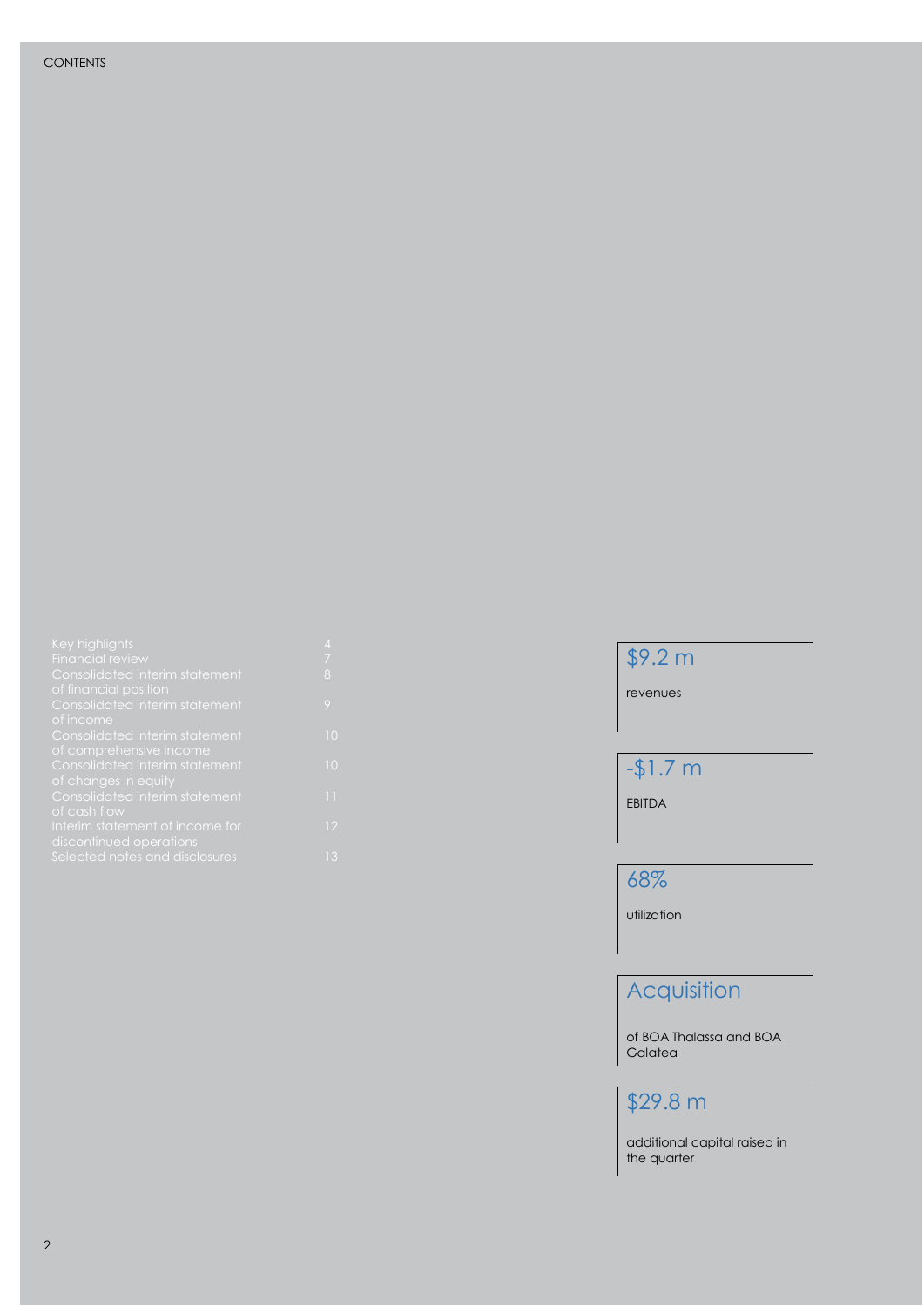# **2019 SUMMARY OBSERVATIONS FOR THE SECOND QUARTER**

SeaBird recorded revenues of \$9.2 million in Q2 compared to \$12.3 million in Q1. EBITDA was negative \$1.7 million in the quarter compared to positive \$2.7 million in Q1.

The company had a total of 267 revenue days in Q2 2019 from six vessels on projects and 68% vessel utilization. This compares with 321 revenue days from four vessels on projects and 76% utilization in Q1 2019.

The ocean bottom seismic (OBS) market continues to grow. The demand is largely driven by the oil & gas companies' focus on increased oil recovery on producing fields, as well as near-field exploration. The demand for proprietary 2D and niche 3D exploration surveys based on operators commitments in exploration licenses continues at a moderate pace in selective regions focusing on energy security. The multi-client streamer activity is still lagging due to limited prefunding as end clients' (oil & gas operators) decision processes appear to be generally delayed as the oil & gas sentiment abated towards mid-2019 driven by macro developments.

The profitability in the quarter was negatively affected by project delays and increased operating expenses on the Nordic Explorer 3D survey in West Africa and the Harrier Explorer 2D survey in South America. The company booked a loss provision for Q3 2019 of \$1.3 million relating to the Nordic Explorer West Africa 3D survey due to the contract being treated as an onerous contract according to IAS 37. This provision is based on an estimated survey completion by mid-September 2019. This is more than two months later than the original survey plan, predominantly due to the survey being acquired with two streamers versus four streamers as originally planned. The extended survey duration will result in increased operating expenses and generate an estimated project margin of negative \$1.4 million.

The ongoing Harrier Explorer 2D survey in the Americas is estimated to be completed in ultimo September 2019 which is about two months later than the original plan. The extended survey duration will result in increased operating expenses and generate an estimated project margin of close to zero.

Both the "Harrier Explorer" and the "Nordic Explorer" are rigged with the "Digistreamer" technology and both surveys are affected by difficulties with availability and lead-time of select seismic streamer equipment parts relating to this technology. This includes a significant increase in the repair period for streamer sections compared to historic experience caused by the service offering, repair facilities and inventory level for certain technology components included in the "Digistreamer" all being significantly downscaled post the 2014 downturn. The company placed orders for repair of streamer and for new streamer related

equipment shortly after the contract awards. However, the combined effect of worse than expected condition of the "Nordic Explorer" streamer pool equipment (included in the charter-in agreement for the vessel), increased repair period and logistical lead times exceeded the equipment related contingency included in the project plans for the 2D and 3D surveys.

SeaBird will after completion of the projects have a significant pool of repaired and tested "Digistreamer" ready for use. In addition comes a larger pool of Sercel Sentinel streamer. The "Digistreamer" related problems experienced in Q2 and Q3 2019 are therefore not expected to have any effects on future 2D and niche 3D projects.

## **Fleet review**

The company has actively been seeking to upgrade and renew the vessel fleet and seismic equipment in tandem with the improving oil services market. Following the acquisition of the Eagle Explorer in 2018, the company has recently completed the acquisition of the 2008/2009-built seismic vessels BOA Galatea and BOA Thalassa (to be renamed Petrel Explorer and Fulmar Explorer). The acquisition of these vessels provides SeaBird with two additional high-quality vessels at very attractive prices, further strengthening the company's position and service offering in the 2D, source and niche 3D markets.

The Petrel Explorer was delivered to SeaBird on 13 June 2019 and is on time charter to EMGS until March 2020, with options for EMGS to extend for two periods of six months each. The Fulmar Explorer was delivered to SeaBird on 25 July 2019 and preparations for outfitting/rigging as a seismic source vessel are ongoing. The vessel is expected to enter the market early 2020.

## **Key financial and operational figures**

- Revenues for the quarter were \$9.2 million, compared to \$12.3 million Q1 2019 and \$2.9 million Q2 2018.
- Reported EBITDA for the quarter was negative \$1.7 million compared to positive \$2.7 million for Q1 2019 and negative \$2.3 million for Q2 2018.
- Reported EBIT for the quarter was negative \$7.2 million compared to positive \$0.1 million for Q1 2019 and negative \$4.0 million for Q2 2018.
- Capital expenditures were \$12.5 million during the quarter compared to negative \$0.2 million in Q2 2018.
- Vessel utilization for the quarter was 68%, compared to 76% in Q1 2019 and 22% in Q2 2018.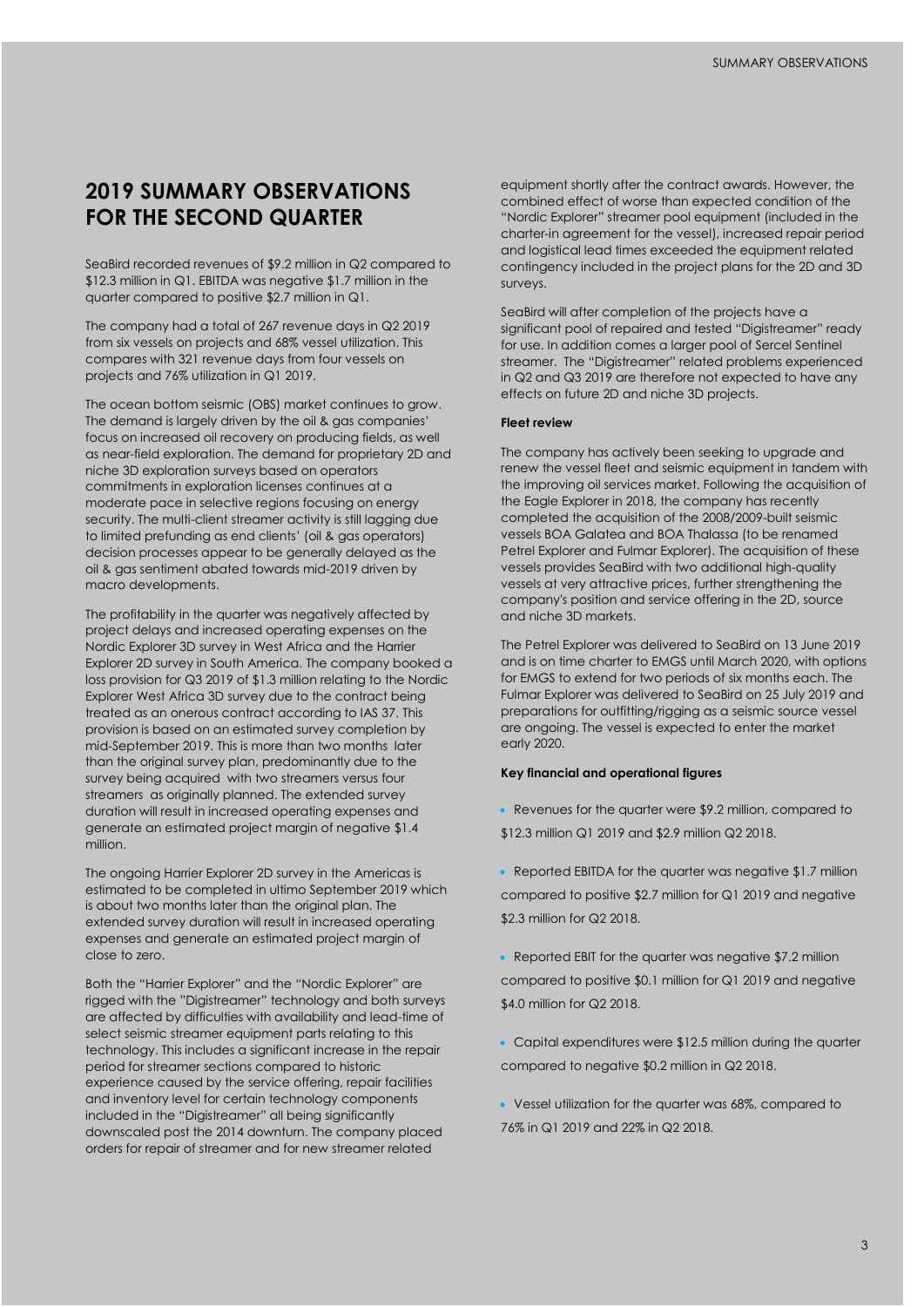# KEY HIGHLIGHTS





#### **Operational review**

Vessel utilization for the second quarter of 2019 was 67.9%, down from 76.1% in the first quarter. Contract surveys represented 67.9% of vessel capacity compared to 76.1% for the first quarter of 2019. Multiclient projects represented 0% of vessel capacity compared to 0% in the first quarter of 2019. Technical downtime for the fleet was 6.3% in Q2 2019, up from 4.5% in Q1. Yard stays represented 8% of vessel capacity during the quarter. Lost time injury frequency (LTIF) rate for the quarter was 0.0.

Eagle Explorer completed its source contract in the Gulf of Mexico during the quarter and mobilized for a new project in Northern Europe. Voyager Explorer completed its source contract in South East Asia in April and was idle for the remainder of the quarter. The Osprey Explorer finished in late June an OBN source contract in the US Gulf of Mexico and the vessel mobilized for a new source contract in North West Europe subsequent to quarter end. Harrier Explorer completed its source contract in North America and started on a 2D survey in South America. The BOA Thalassa (Petrel Explorer) was operating on its long-term contract with EMGS in Asia during the quarter. Aquila Explorer was not active on projects in the quarter.

The BOA Galatea (Fulmar Explorer) was delivered to the company subsequent to quarter end. Preparations for outfitting/rigging the Fulmar Explorer as a seismic source vessel are ongoing and the vessel is expected to enter the market in early 2020. In light of the recent fleet renewal related acquisitions and the outfitting/rigging of the Fulmar Explorer, the company has decided to decommission the Aquila Explorer. As a part of this decommissioning, select seismic equipment (including compressors and winches) will be removed from the Aquila Explorer and utilized for the seismic outfitting of the Fulmar Explorer. The decommissioning is expected to be

concluded in the third quarter of 2019. Consequently, the company booked a \$2.3 million impairment charge for the Aquila Explorer in quarter two.

Operating costs in the quarter were higher than expected, largely due to the operational issues experienced on Nordic Explorer and Harrier Explorer. As a result, a \$1.3 million onerous contract provision was booked in quarter two related to the Nordic Explorer project in West-Africa. The increased costs related to Harrier Explorer's project in South America is expecting to result in a profit margin of approximately zero on this survey.

Multi-client revenues were \$0.9 million in the period. The company recognized \$0.8 million in multi-client prefunding from 2018 projects as data processing was completed during the quarter and \$0.1 million in additional late sales. Multi-client investments net of partner contribution were \$0.0 million in the period.

#### **Regional review**

North and South America (NSA) revenues of \$6.4 million represented 70% of total Q2 revenues. Osprey Explorer and Eagle Explorer completed their project in North America towards the end of the quarter. Harrier Explorer completed its source vessel contract in North America and started on its 2D contract survey in South America towards the end of the quarter.

Europe, Africa, Middle East (EAME) revenues of \$1.7 million represented 19% of total Q2 revenues. Nordic Explorer started on its project in West Africa late in the quarter. Moreover, the multi-client revenues from the two 2018 projects in Northern Europe represent the remaining portion of revenues in the region.

Asia Pacific (APAC) revenues of \$1.1 million represented 12% of total Q2 revenues. Voyager Explorer completed its source contract in South East Asia early in the quarter.

**Important events in the first half of the year**  On 7 January 2019, the company

announced that it had received notification of award to acquire 2D seismic data for an international oil & gas company in the Americas region commencing in Q2 2019 with an expected duration of two months.

On 24 January 2019, the company announced extensions of two existing contracts. The contract for the Voyager Explorer, which was working on an ocean bottom node survey in the Far East, was extended by approximately 90 days, with an option for the charterers to extend by another 30 days. Moreover, the Osprey Explorer had been working on an ocean bottom node (OBN) survey in the Americas region. This contract was extended from initially 60 days to approximately 180 days. Due to the extension of the ongoing survey, the company agreed to terminate Osprey's engagement in the follow-on OBN contract with expected completion in mid-April. SeaBird received compensation for the change in vessel schedule.

On 11 March 2019, the company announced the recovery of approximately \$0.8 million on a receivable that was previously written down to \$0.15 million. The gain of \$0.7 million related to this transaction was booked in quarter one.

On 12 March 2019, the company announced that the contract for the Eagle Explorer with CGG was extended by approximately 80 days. The contract is now firm until 15 August 2019, with further options for CGG to extend with up to 60 days. The Eagle Explorer has been on a 160-day source vessel contract in the Gulf of Mexico with CGG since acquired in November and completing its 10-year class docking in December 2018. The extension is for another survey as source vessel in Northern Europe.

On 1 April 2019, the company announced that it received a letter of award for a niche 3D survey in West Africa, with a total value of approximately \$6.5 million. The company also reported that it decided to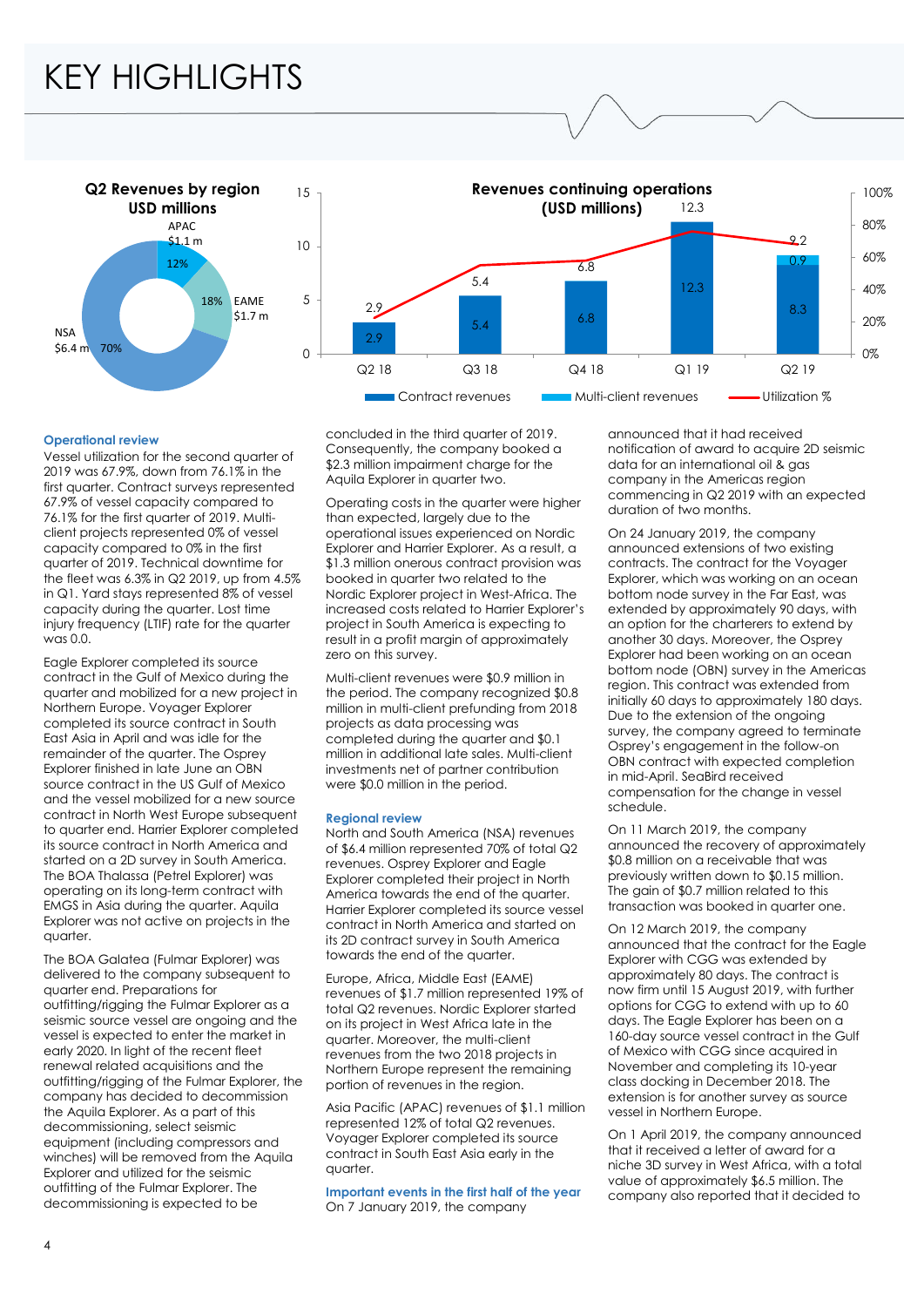time-charter the Nordic Explorer to perform the survey in West-Africa and bid the Nordic Explorer for subsequent opportunities in the second half of 2019. In connection with the charter agreement, SeaBird obtained ownership of nine kilometers of ION DigiSTREAMER from the owners of the Nordic Explorer. The company also announced that it secured a three weeks source contract for an OBN survey in the Gulf of Mexico starting early April 2019, which was to be performed by Osprey Explorer. The company also announced that it held an option to purchase the BOA Galatea and BOA Thalassa vessels.

On 11 April 2019, the company announced it was in exclusive process to acquire the seismic vessels BOA Galatea and BOA Thalassa in a transaction which valued the vessels at NOK 185 million on an en-bloc basis. The company also announced a contemplated private placement to raise NOK 225-250 million.

On 12 April 2019, the company announced that the private placement was successfully placed, and that it allocated subscriptions for 208,333,330 offer shares at a subscription price of NOK 1.20, raising NOK 250 million in gross proceeds. The company also announced that the board resolved to carry out a subsequent offering of up to 25,000,000 shares.

On 29 April, the company announced that the requisite majority of BOA SBL bondholders approved the sale of the BOA vessels to SeaBird, and that in total 46,110,745 SeaBird shares (corresponding to NOK 55.3 million) will be issued as consideration to the BOA SBL bondholders.

On 10 May 2019, the company announced that it had secured a new contract for source work (Osprey Explorer) in the US Gulf of Mexico with a repeat customer with an expected duration 40 - 60 days.

On 23 May 2019, the company announced that agreement had been reached with the bondholders with respect to all material terms for the acquisition of the BOA vessels.

On 23 May 2019, the company announced a contract award by Wintershall Dea for a 2D survey acquisition in the Norwegian Sea with an expected duration of one month.

On 24 May 2019, it was announced that the company had entered into final agreement with BOA SBL AS to acquire the seismic vessels BOA Galatea and BOA Thalassa and that all conditions for completion of the private placement were

satisfied. The BOA Thalassa will be on time charter to EMGS until March 2020 (plus 2 x 6 months option). Following closing of the acquisition of the vessels, a further 46,110,745 shares will be issued as part consideration to the sellers of the vessels, and the remaining part of the purchase price (NOK 129,667,106) will be paid in cash.

On 13 June 2019, the company announced that it completed the acquisition of BOA Thalassa for a purchase price of NOK 92,500,000. NOK 64,833,553 was paid in cash, and NOK 27,666,447 was paid in the form of 23,055,373 new shares of the company. The company also announced that it decided to cancel the contemplated subsequent offering of up to 25,000,000 shares as the company's shares had been trading below the offer price in the subsequent offering.

#### **Outlook**

Seismic spending the last couple of years has largely been allocated to increase oil recovery (IOR) from producing fields and near-field exploration, and this has resulted in a commensurate increase in source vessel demand related to ocean bottom seismic surveys. This structural trend is expected to continue and the newly acquired vessels Fulmar & Petrel have technical specifications and capabilities making them very suited for high capacity source vessel operations.

Tendering activity for OBN surveys continues at a healthy level while tendering and decisions to commence exploration streamer surveys have been lagging and this has negatively impacted commencement of a number of streamer surveys.

#### **Financial comparison**

All figures below relate to continuing operations unless otherwise stated. For discontinued operations, see note 1. The company reports a net loss of \$6.6 million for Q2 2019 (net loss of \$2.7 million in the same period in 2018).

Revenues were \$9.2 million in Q2 2019 (\$2.9 million). The increased revenues are primarily due to higher utilization and increased fleet size.

Revenues for first half of 2019 were \$21.5 million (\$7.6 million).

Cost of sales was \$9.4 million in Q2 2019 (\$3.5 million). The increased costs is predominantly due to increased fleet size, higher project activity and relatively higher 2D and 3D survey activity.

For the first half of 2019, cost of sales amounted to \$17.8 million, up from \$6.5 million for same period during 2018.

SG&A was \$1.8 million in Q2 2019, similar to \$1.8 million in Q2 2018. Approximately \$0.1 million of the Q2 2019 SG&A cost is noncash, relating to the employee share option plan.

SG&A for the first half of 2019 was \$3.7 million (\$6.5 million).

Net reversal of bad debt charges were \$ nil million in Q2 2019 (\$0.0 million).

Net reversal of bad debt charges for the first half was \$0.7 million (\$0.2 million reversal).

Other income (expense) was positive \$0.2 million in Q2 2019 (positive \$0.0 million).

Other income (expense) for the first half was \$0.4 million (\$0.8 million).

EBITDA was negative \$1.7 million in Q2 2019 (negative \$2.3 million).

EBITDA for first half of 2019 was positive \$1.0 million (negative \$1.3 million).

Depreciation, amortization and impairment were \$5.5 million in Q2 2019 (\$1.7 million). The increase is predominantly due to Aquila impairment charge, the acquisition of Petrel Explorer, Eagle Explorer and related seismic equipment, multi-client amortization booked in the quarter (following the completion of data processing) and amortization of the Voyager lease asset resulting from the implementation of IFRS 16 (Leases).

For the first half of 2019, depreciation, amortization and impairment charges were \$8.1 million (\$3.4 million).

Finance expense was \$0.1 million gain in Q2 2019 (cost of \$0.7 million).

For the first half of 2019, finance expense was \$0.3 million (cost of \$1.2 million).

Other financial items were positive \$0.7 million in Q2 2019 (positive \$0.1 million).

For the first half of 2019, other financial items were positive \$0.6 million (positive \$0.4 million).

Income tax cost was \$0.1 million in Q2 2019 (\$1.0 million gain).

For the first half of 2019 income tax cost was \$0.2 million (\$0.9 million gain).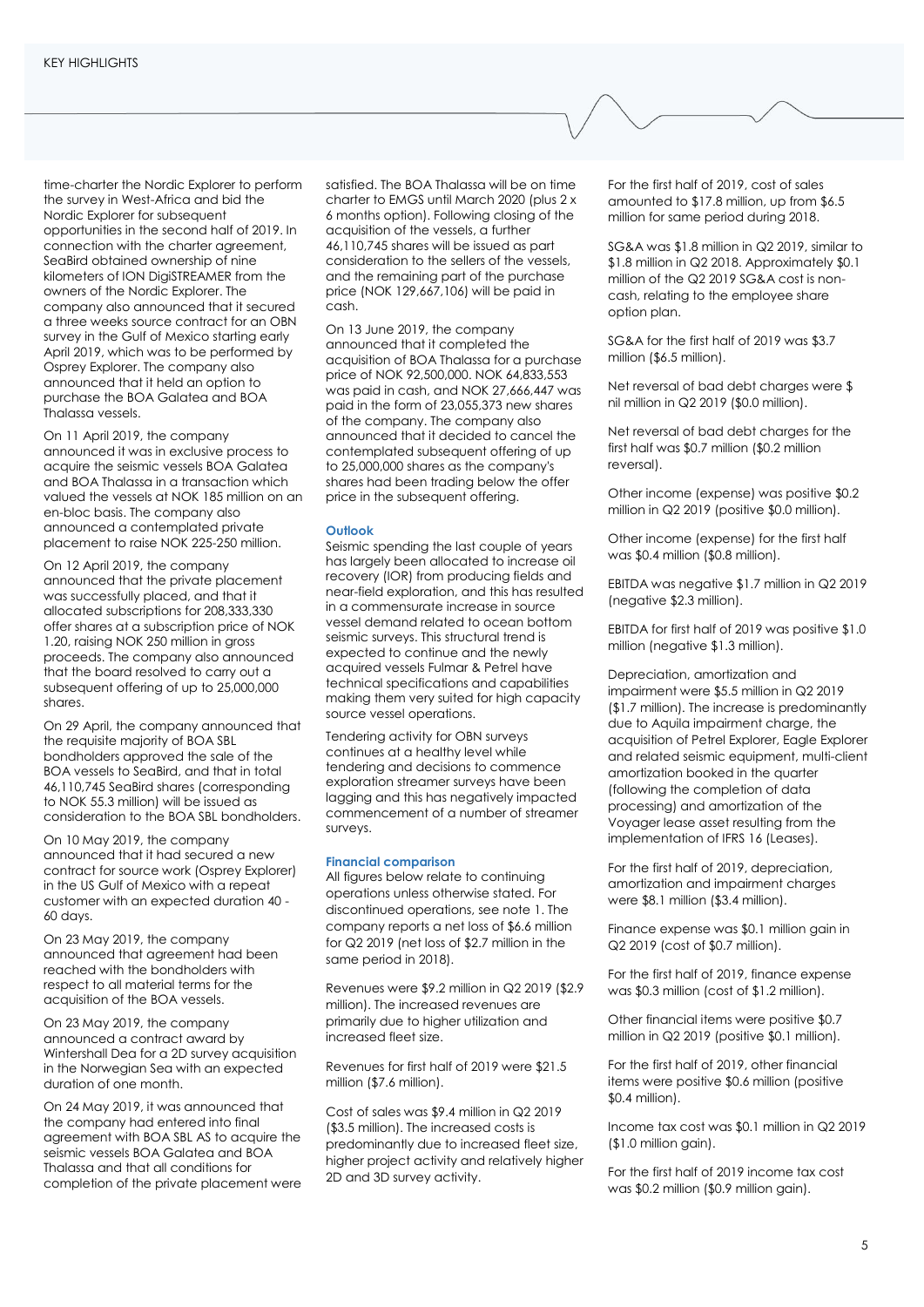Capital expenditures in the quarter were \$12.5 million (\$0.2 million). The increased capital expenditure is predominantly due to the acquisition of BOA Thalassa (to be renamed Petrel Explorer).

Multi-client investment was \$0.0 million in Q2 2019 (\$ nil).

| Key figures - continuing operations                      |                                 |                     |                                |                     |                           |  |
|----------------------------------------------------------|---------------------------------|---------------------|--------------------------------|---------------------|---------------------------|--|
|                                                          | <b>Quarter ended</b><br>30 June |                     | <b>Year to Date</b><br>30 June |                     | Year ended<br>31 December |  |
| All figures in USD 1 000'S (except EPS and equity ratio) | 2019<br>(Unaudited)             | 2018<br>(Unaudited) | 2019<br>(Unaudited)            | 2018<br>(Unaudited) | 2018<br>(Audited)         |  |
| <b>Revenues</b>                                          | 9.202                           | 2.937               | 21,513                         | 7.645               | 19,880                    |  |
| <b>EBITDA</b>                                            | (1,745)                         | (2,272)             | 975                            | (1,262)             | (5, 185)                  |  |
| EBIT                                                     | (7, 242)                        | (3,979)             | (7,104)                        | (4,707)             | (12, 490)                 |  |
| Profit/(loss)                                            | (6, 561)                        | (3,620)             | (6,965)                        | (4,602)             | (12,911)                  |  |
| Earnings per share (diluted)                             | (0.02)                          | (0.00)              | (0.02)                         | 0.00                | (0.06)                    |  |
| Cash flow operating activities                           | (2,606)                         | (2,606)             | (3, 597)                       | (7,211)             | (11, 427)                 |  |
| Capital expenditures*                                    | (12, 484)                       | (210)               | (12,940)                       | 345                 | (21, 260)                 |  |
| Total assets                                             | 84,019                          | 49,373              | 84,019                         | 49,373              | 58,346                    |  |
| Net interest bearing debt                                | (14,092)                        | (11, 595)           | (14,092)                       | (11, 595)           | (1,215)                   |  |
| Equity ratio                                             | 72.1%                           | 58.8%               | 72.1%                          | 58.8%               | 64.3%                     |  |

Note: all figures are from continuing operations. See note 1 for discontinued operations. \*2019 CAPEX includes non-cash investment of \$3.2 million for BOA Galatea equity issue raised from sellers of the vessel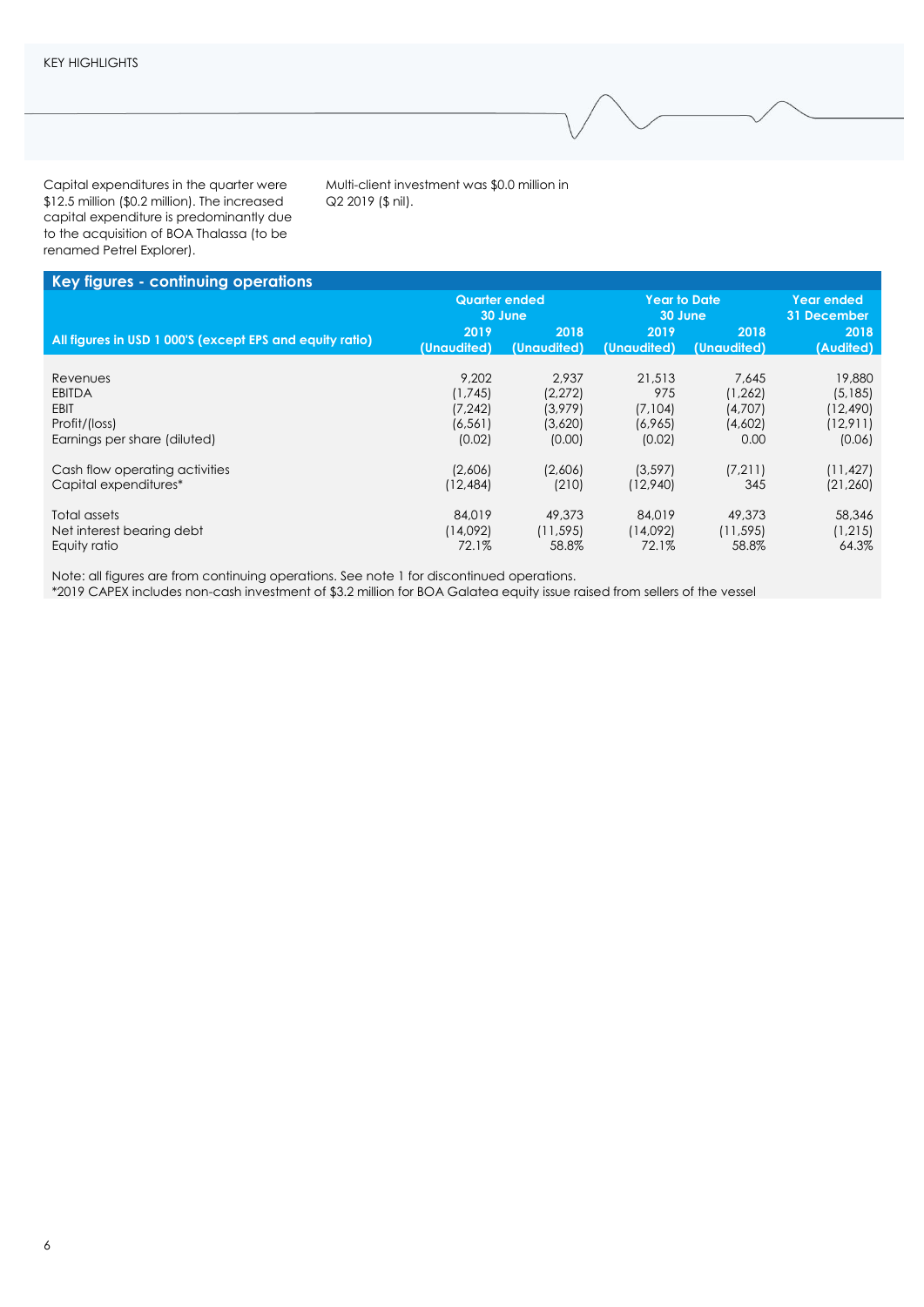# FINANCIAL REVIEW

#### **Liquidity and financing**

Cash and cash equivalents at the end of the period were \$18.9 million (\$16.2 million in Q2 2018), excluding \$0.2 million restricted cash (\$0.9 million in Q2 2018). Net cash from operating activities was negative \$2.6 million in Q2 2019.

The company has a bond loan. The SBX04 secured bond loan (issued as "SeaBird Exploration Finance Limited First Lien Callable Bond Issue 2015/2018 Tranche B") is recognized in the books at amortized cost of \$4.8 million per Q2 2019 (nominal value of \$4.6 million plus payment in kind interest of \$0.6 million plus accrued interest of \$0.0 million plus amortized interest of \$0.4 million less gain on restructuring of \$0.7 million). The SBX04 secured bond loan (Tranche B) is due 30 June 2020 and it is carrying an interest rate of 6.0%. Interest may be paid in kind and deferred until 30 June 2020. The outstanding loan balance is scheduled to be paid at the maturity date. Interest paid during Q2 2019 was \$ nil. The bond is listed on Nordic ABM, and is traded with ticker SBEF02 PRO.

Glander facility, is classified as trade payables. The trade payable facility is recognized at amortized cost of \$0.1 million. Coupon interest rate is 6.0%. Interest may be paid in kind and is due 30 June 2020. The facility's maturity date is 30 June 2020. Interest paid during Q2 2019 was \$ nil.

Net interest bearing debt was negative \$14.1 million as at the end of Q2 2019 (negative \$12.5 million in Q2 2018).

The number of ordinary shares in the company is 515,876,015 each with a nominal value of USD 0.01 as per 30 June 2019. The company has an employee share option plan for a maximum of 28.4 million share options to be allocated to current and future employees. The share option plan has a duration of three years from the initial grant date (12 October 2018). One third of the options granted will vest one year after the grant date, one third of the options granted will vest two years after the grant date and the remaining one third of the options granted will vest three years after the grant date. All options may be exercised at any time within one year from the corresponding vesting dates. A total of up to 24.5 million options have been granted as of 30 June 2019. The options will have an exercise

price of NOK 2.40 for the tranche vesting one year after the initial grant date, NOK 2.65 for the tranche vesting two years after the grant date and NOK 2.90 for the tranche vesting three years after the grant date.

The company's accounts for the second quarter of 2019 have been prepared on the basis of a going concern assumption.

## **Subsequent events**

On 25 July 2019, the company announced that the acquisition of BOA Galatea. 23,055,372 new shares of the Company has been issued as part consideration for the vessel. Following issue of the new consideration shares, the Company has 538,931,387 shares outstanding, each of par value USD 0.01.

On 30 July 2019, the company provided an update on contracts and ongoing projects. The Eagle Explorer recently started on a new survey for CGG West of Shetland. This survey is scheduled for completion in September. The Voyager Explorer is currently warm-stacked in Southeast Asia. The Osprey Explorer is currently transiting to North West Europe for a source contract with expected duration of approximately two months, including mobilization. Preparations for outfitting/rigging the Galatea as a seismic source vessel are ongoing and the vessel is expected to enter the market in early 2020 as the "Fulmar Explorer". In light of the recent fleet renewal related acquisitions and the outfitting/rigging of Galatea, the company has decided to decommission the Aquila Explorer. Select seismic equipment (including compressors and winches) will be removed from the Aquila Explorer and utilized for the seismic outfitting of the Galatea. The decommissioning is expected to be concluded in the third quarter of 2019.

On 30 July 2019, the company also announced project delays and additional costs related to the niche 3D survey in West Africa and the 2D survey in the Americas, which would negatively affect earnings in both Q2 and Q3 2019. The 3D survey was initially expected to be completed early in Q3 2019 utilizing the Nordic Explorer (chartered-in project vessel) and is now estimated to be completed in the latter part of Q3. The 2D survey was expected to be completed in the first half of Q3 2019 utilizing the Harrier Explorer and is now

estimated to be completed in the second half of the same quarter. These production delays and survey extensions are due to difficulties with availability and lead-time of select seismic streamer equipment parts.

On 9 August 2019, the annual general meeting of the shareholders was held in Nicosia, Cyprus. All proposals were approved with requisite majority. In the meeting, the annual financial statements of the company were approved, Deloitte was reelected as the company's auditor, Mr. Olav Haugland was elected as new chairman, Mrs. Sidsel Godal and Mr. Nicholas Knag Nunn were elected as new board members. Moreover, Mr. Svein Øvrebø (Chairman), Mr. Marius Horgen and Mr. Per Øyvind Berge were appointed as members of the nomination committee.

#### **Responsibility statement**

We confirm that, to the best of our knowledge, the condensed set of financial statements for the first half year of 2019, which have been prepared in accordance with IAS 34 "Interim Financial Reporting", gives a true and fair view of the company's consolidated assets, liabilities, financial position and results of operations. We also confirm that, to the best of our knowledge, the first half 2019 report includes a fair review of important events that have occurred during the first six months of the financial year and their impact on the condensed financial statements, a description of the principal risks and uncertainties for the remaining six months of the financial year and major related parties' transactions.

#### **The Board of Directors and Chief Executive Officer**

SeaBird Exploration Plc

14 August 2019

Olav Haugland **Chairman** 

Heidar Engebret **Director** 

Sidsel Godal **Director** 

Nicholas Knag Nunn **Director** 

Hans Petter Klohs **Chief Executive Officer**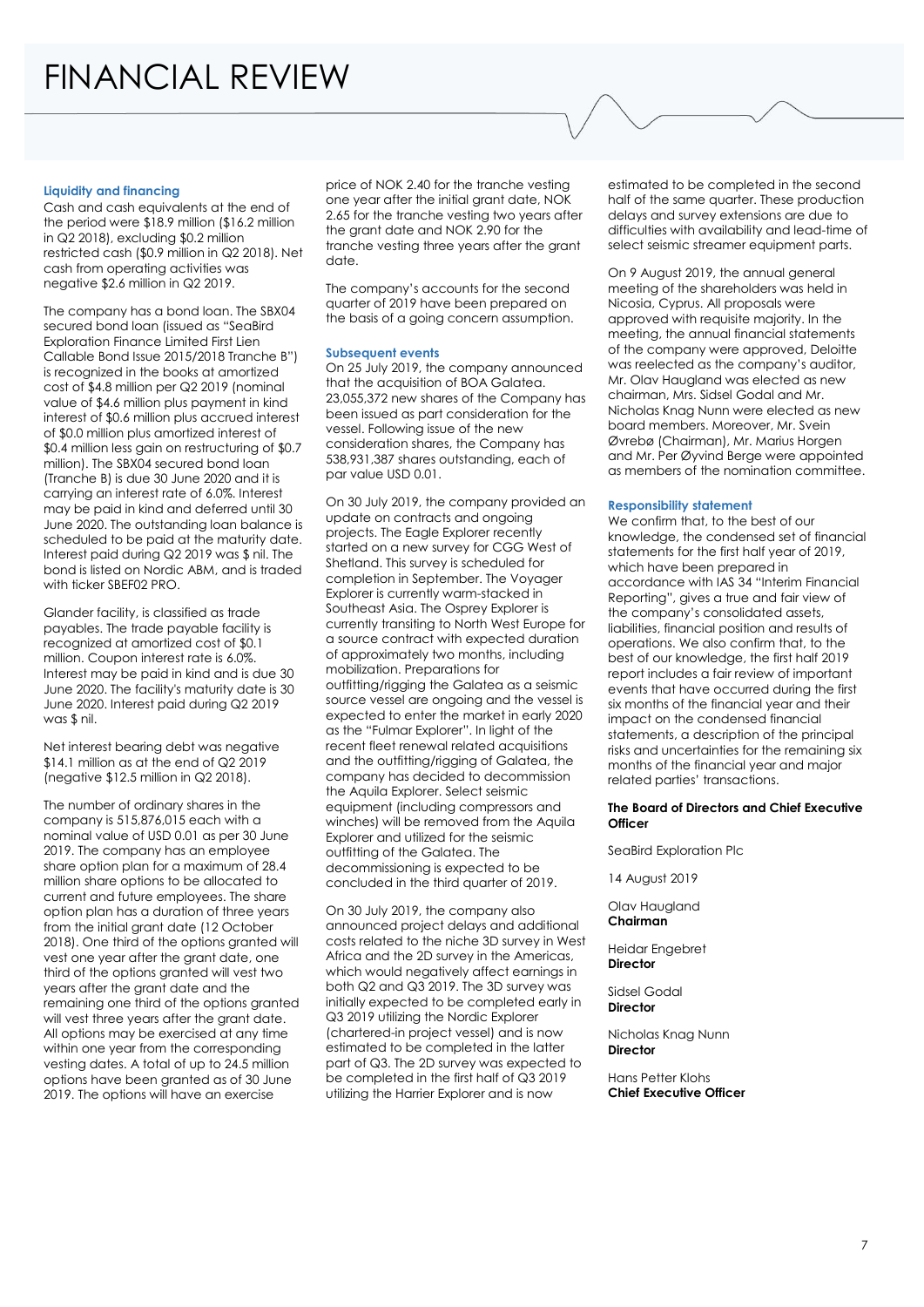| <b>Consolidated interim statement of financial position</b> |                     |                     |                             |
|-------------------------------------------------------------|---------------------|---------------------|-----------------------------|
|                                                             | As of 30 June       |                     | As of 31<br><b>December</b> |
| All figures in USD 000's                                    | 2019<br>(Unaudited) | 2018<br>(Unaudited) | 2018<br>(Audited)           |
| <b>ASSETS</b>                                               |                     |                     |                             |
| Non-current assets                                          |                     |                     |                             |
| Tangible assets                                             |                     |                     |                             |
| Property, plant and equipment                               | 47,339              | 25,282              | 41,863                      |
| Multi-Client Investment                                     | 1,085               | 54                  | 1,547                       |
| Long term investments                                       | 615<br>49,039       | 25,336              | 577<br>43,987               |
|                                                             |                     |                     |                             |
| <b>Current assets</b>                                       |                     |                     |                             |
| Inventories                                                 | 2,057               | 891                 | 1,177                       |
| Trade receivables                                           | 5,468               | 2,656               | 2,077                       |
| Other current assets                                        | 7,563               | 2,721               | 3,269                       |
| Contract assets                                             | 562                 | 629                 | 1,827                       |
| Assets classified as held for sale                          | 189                 |                     |                             |
| Restricted cash                                             | 206                 | 912                 | 235                         |
| Cash and cash equivalents                                   | 18,936<br>34,980    | 16,228<br>24,037    | 5,774<br>14,360             |
|                                                             |                     |                     |                             |
| <b>Total assets</b>                                         | 84,019              | 49,373              | 58,346                      |
| <b>EQUITY</b>                                               |                     |                     |                             |
| Capital and reserves attributable to                        |                     |                     |                             |
| equity holders of the Company                               |                     |                     |                             |
| Paid in Capital                                             | 319,742             | 273,310             | 289,967                     |
| <b>Currency Translation reserve</b>                         | (407)               | (407)               | (407)                       |
| Share options granted                                       | 364                 |                     | 111                         |
| Retained earnings                                           | (259, 128)          | (243, 854)          | (252, 162)                  |
|                                                             | 60,572              | 29,049              | 37,509                      |
| <b>LIABILITIES</b>                                          |                     |                     |                             |
| <b>Non-current liabilities</b>                              |                     |                     |                             |
| <b>Borrowings</b>                                           |                     | 4,633               | 4,559                       |
| Long term trade payables                                    |                     |                     | 400                         |
| Long term tax liabilities                                   | 1,083               | 1,164               | 1,258                       |
| Other long term liabilities                                 | 400<br>1,483        | 920<br>6,716        | 640<br>6,857                |
|                                                             |                     |                     |                             |
| <b>Current liabilities</b>                                  |                     |                     |                             |
| Trade payables                                              | 3,429               | 3,937               | 2,982                       |
| Contract liabilities                                        | 544                 |                     | 651                         |
| Other payables                                              | 10,293              | 8,051               | 8,877                       |
| Provisions                                                  | 1,317               |                     |                             |
| Loans and borrowings                                        | 4,844               |                     |                             |
| <b>Current tax liabilities</b>                              | 1,537               | 1,620               | 1,469                       |
|                                                             | 21,964              | 13,608              | 13,979                      |
| <b>Total liabilities</b>                                    | 23,447              | 20,324              | 20,837                      |
| <b>Total equity and liabilities</b>                         | 84,019              | 49,373              | 58,346                      |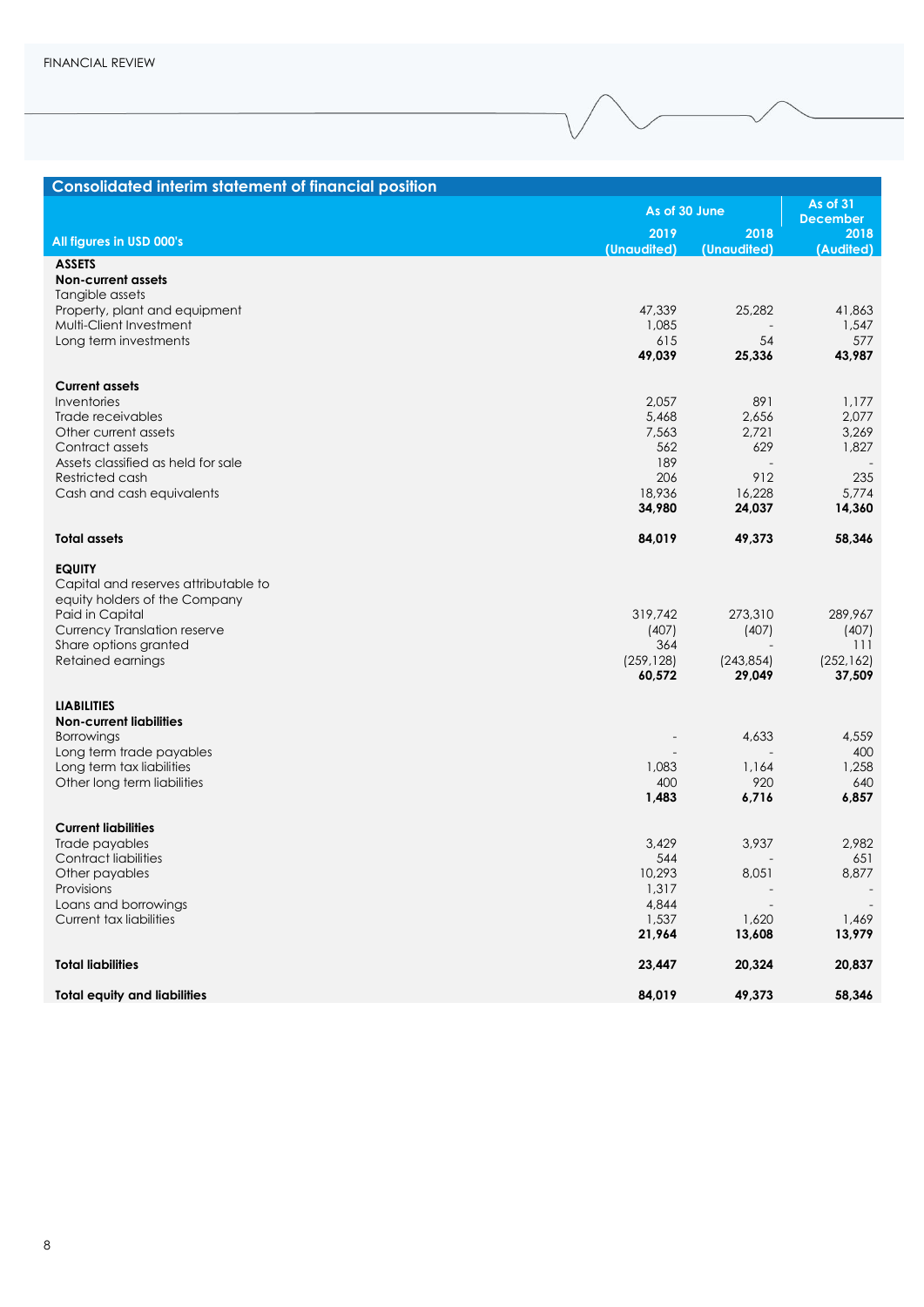| <b>Consolidated interim statement of income</b>    |                      |             |                     |             |               |
|----------------------------------------------------|----------------------|-------------|---------------------|-------------|---------------|
|                                                    | <b>Quarter ended</b> |             | <b>Year to Date</b> |             | Year ended 31 |
|                                                    |                      | 30 June     |                     | 30 June     |               |
| All figures in USD 000's (except EPS)              | 2019                 | 2018        | 2019                | 2018        | 2018          |
|                                                    | (Unaudited)          | (Unaudited) | (Unaudited)         | (Unaudited) | (Audited)     |
|                                                    |                      |             |                     |             |               |
| Revenues                                           | 9.202                | 2,937       | 21,513              | 7,645       | 19,880        |
| Cost of sales                                      | (9, 384)             | (3, 465)    | (17, 821)           | (6, 531)    | (18, 899)     |
| Selling, general and administrative expenses       | (1,760)              | (1,783)     | (3,743)             | (3, 318)    | (6,856)       |
| Net bad debt charges                               |                      |             | 669                 | 168         | 167           |
| Other income (expenses), net                       | 197                  | 38          | 357                 | 775         | 522           |
| Earnings before interest, tax, depreciation and    | (1,745)              | (2, 272)    | 975                 | (1, 262)    | (5, 185)      |
| amortization (EBITDA)                              |                      |             |                     |             |               |
| Depreciation                                       | (2, 511)             | (1,706)     | (4,962)             | (3, 445)    | (7, 304)      |
| Amortization                                       | (673)                |             | (803)               |             |               |
| Impairment                                         | (2,313)              | (1)         | (2,313)             | (1)         | (1)           |
| Earnings before interest and taxes (EBIT)          | (7, 242)             | (3,979)     | (7, 104)            | (4,707)     | (12, 490)     |
| Finance expense                                    | 56                   | (738)       | (252)               | (1, 156)    | (1,958)       |
| Other financial items, net                         | 697                  | 111         | 619                 | 398         | 679           |
| Profit/(loss) before income tax                    | (6, 489)             | (4,606)     | (6, 736)            | (5,466)     | (13,769)      |
| Income tax                                         | (73)                 | 986         | (229)               | 863         | 858           |
| Profit/(loss) continuing operations                | (6, 561)             | (3,620)     | (6,965)             | (4,602)     | (12, 911)     |
| Net profit/(loss) discontinued operations (note 1) |                      | 936         |                     | 936         | 936           |
| Profit/(loss) for the period                       | (6, 561)             | (2,684)     | (6,965)             | (3,666)     | (11, 976)     |
| Profit/(loss) attributable to                      |                      |             |                     |             |               |
| Shareholders of the parent                         | (6, 561)             | (2,684)     | (6,965)             | (3,666)     | (11, 976)     |
| Earnings per share<br><b>Basic</b>                 | (0.02)               | (0.00)      | (0.02)              | 0.00        | (0.06)        |
| <b>Diluted</b>                                     | (0.02)               | (0.00)      | (0.02)              | 0.00        | (0.06)        |
|                                                    |                      |             |                     |             |               |
| Earnings per share from continued operations       |                      |             |                     |             |               |
| <b>Basic</b>                                       | (0.02)               | (0.00)      | (0.02)              | 0.00        | (0.06)        |
| <b>Diluted</b>                                     | (0.02)               | (0.00)      | (0.02)              | 0.00        | (0.06)        |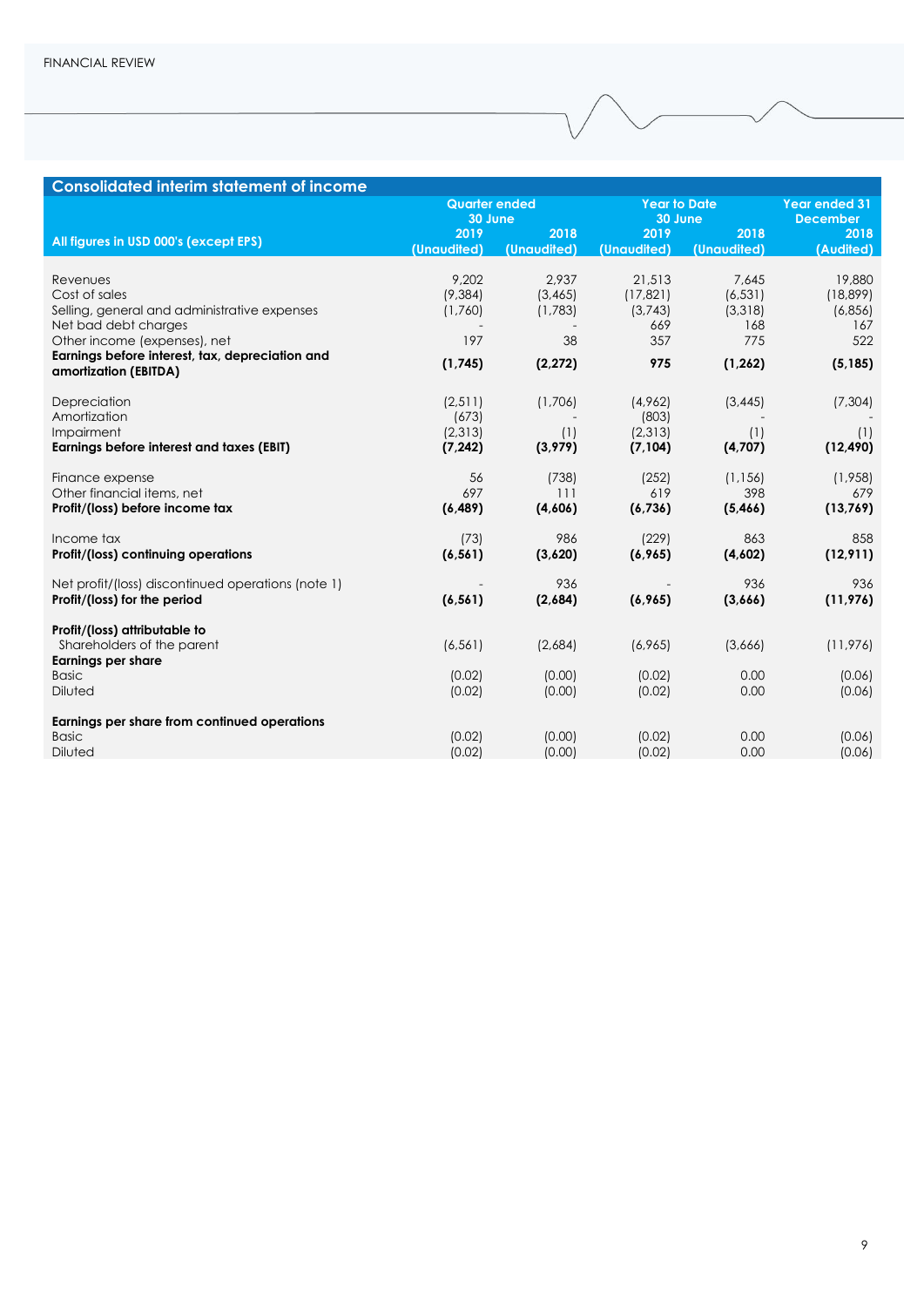| Consolidated interim statement of comprehensive income                                                           |                                                            |                                     |                                     |                     |                           |
|------------------------------------------------------------------------------------------------------------------|------------------------------------------------------------|-------------------------------------|-------------------------------------|---------------------|---------------------------|
|                                                                                                                  | Quarter ended<br><b>Year to Date</b><br>30 June<br>30 June |                                     |                                     |                     | Year ended<br>31 December |
| All figures in USD 000's                                                                                         | 2019<br>(Unaudited)                                        | 2018<br>(Unaudited)                 | 2019<br>(Unaudited)                 | 2018<br>(Unaudited) | 2018<br>(Audited)         |
| Profit/(loss)<br>Other comprehensive income<br>Net movement in currency translation reserve and other<br>changes | (6, 561)<br>$\qquad \qquad$                                | (2,684)<br>$\overline{\phantom{a}}$ | (6,965)<br>$\overline{\phantom{0}}$ | (3,666)             | (11, 976)                 |
| Total other comprehensive income, net of tax                                                                     | ٠                                                          | ٠                                   | ٠.                                  | $\blacksquare$      |                           |
| <b>Total comprehensive income</b>                                                                                | (6, 561)                                                   | (2,684)                             | (6,965)                             | (3,666)             | (11, 976)                 |
| Total comprehensive income attributable to<br>Shareholders of the parent<br>Total                                | (6, 561)<br>(6, 561)                                       | (2,684)<br>(2,684)                  | (6,965)<br>(6,965)                  | (3,666)<br>(3,666)  | (11, 976)<br>(11, 976)    |

| Consolidated interim statement of changes in equity                  |                          |                     |             |
|----------------------------------------------------------------------|--------------------------|---------------------|-------------|
|                                                                      |                          | <b>Year to Date</b> | Year ended  |
|                                                                      | 30 June                  |                     | 31 December |
| All figures in USD 1 000's                                           | 2019                     | 2018                | 2018        |
|                                                                      | (Unaudited)              | (Unaudited)         | (Audited)   |
|                                                                      |                          |                     |             |
| <b>Opening balance</b>                                               | 37.509                   | 15.666              | 15,666      |
| Profit/(loss) for the period                                         | (6,965)                  | (3,666)             | (11, 976)   |
| Increase/(decrease) in share capital                                 | 29,775                   | 17.049              | 33,709      |
| Increase/(decrease) equity component of warrants                     | $\overline{\phantom{a}}$ | (2,736)             |             |
| Increase/(decrease) equity from reduction in nominal value of shares |                          | (5,688)             |             |
| Share options granted                                                | 253                      |                     | 111         |
| Reclassification of share capital to retained earnings               | -                        | 8,424               |             |
| <b>Ending balance</b>                                                | 60.572                   | 29.049              | 37.509      |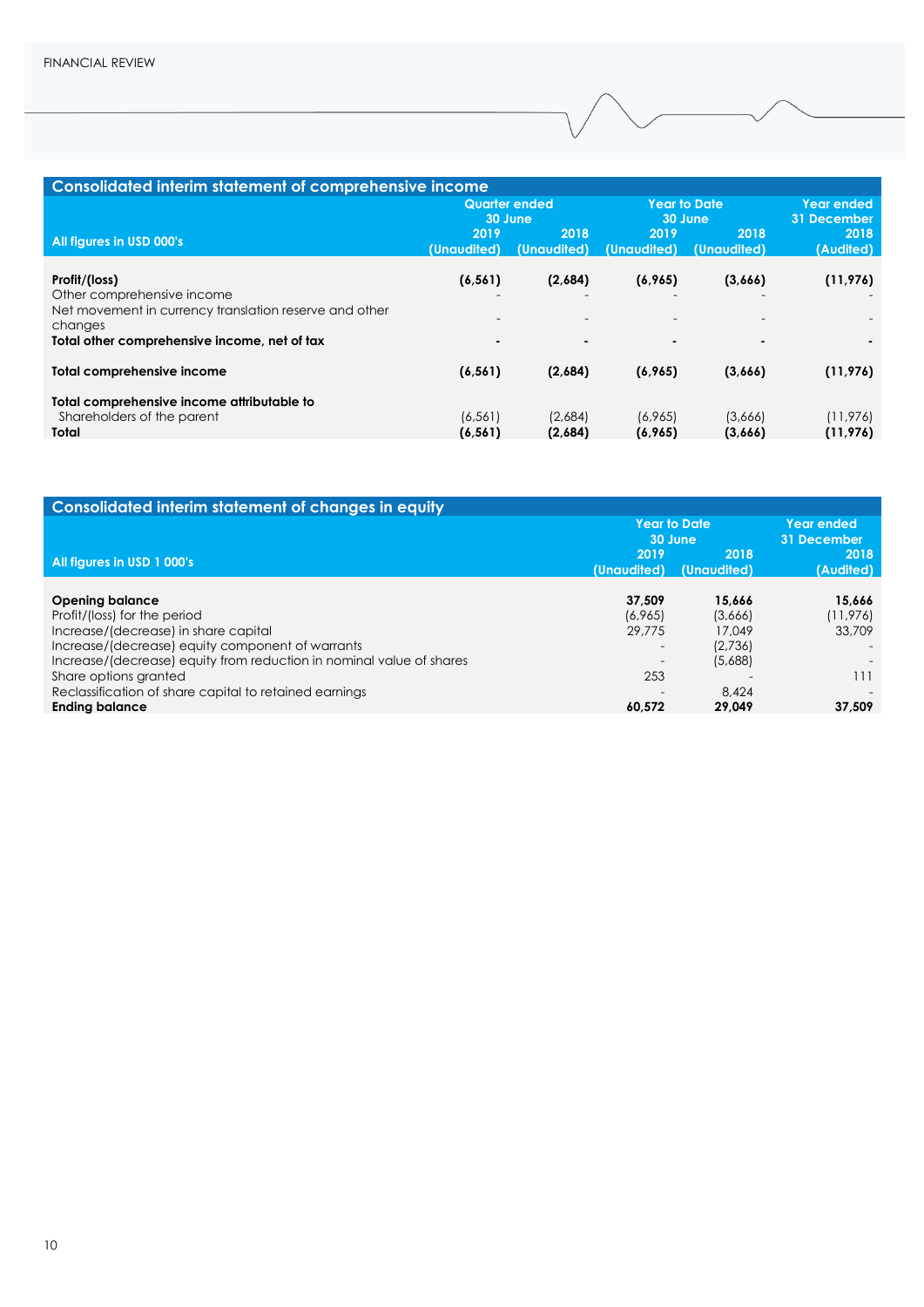| <b>Consolidated interim statement of cash flow</b>   |                      |             |             |                     |             |
|------------------------------------------------------|----------------------|-------------|-------------|---------------------|-------------|
|                                                      | <b>Quarter ended</b> |             |             | <b>Year to Date</b> | Year ended  |
|                                                      | 30 June              |             | 30 June     |                     | 31 December |
| All figures in USD 000's                             | 2019                 | 2018        | 2019        | 2018                | 2018        |
|                                                      | (Unaudited)          | (Unaudited) | (Unaudited) | (Unaudited)         | (Audited)   |
| Cash flows from operating activities                 |                      |             |             |                     |             |
| Profit / (loss) before income tax                    | (6, 489)             | (4,606)     | (6, 736)    | (5,466)             | (13,769)    |
| Adjustments for:                                     |                      |             |             |                     |             |
| Depreciation, amortization and impairment            | 5,628                | 1,706       | 8,079       | 3,445               | 7,305       |
| Other items                                          | (75)                 | 2,086       | (720)       | 2,086               | (86)        |
| Movement in provision                                | 1,317                | 0           | 1,317       | (2,994)             | (3, 437)    |
| Unrealized exchange (gain) /loss                     | (69)                 | 175         | (63)        | 142                 | (141)       |
| Interest expense on financial liabilities            | 160                  | 156         | 312         | 291                 | 590         |
| Paid income tax                                      | (110)                | (46)        | (78)        | (102)               | (313)       |
| (Increase)/decrease in inventories                   | (821)                | 127         | (880)       | 105                 | (181)       |
| (Increase)/decrease in contact assets                | 2,715                | 653         | 1,265       | 1,148               | (50)        |
| (Increase)/decrease in trade and other receivables   | (5, 290)             | 173         | (6,985)     | (3, 234)            | (2,218)     |
| Increase/(decrease) in long term liabilities         | (4, 408)             | (139)       | (5,200)     | 1,641               | 605         |
| Increase/(decrease) in trade and other payables      | 4,947                | (2,891)     | 6,200       | (4, 272)            | (383)       |
| Increase/(decrease) in contract liability            | (111)                |             | (108)       |                     | 651         |
| Net cash from operating activities                   | (2,606)              | (2,606)     | (3, 597)    | (7, 211)            | (11, 427)   |
| Cash flows from investing activities                 |                      |             |             |                     |             |
| Capital expenditures                                 | (9, 282)             | (210)       | (9,739)     | 345                 | (21, 260)   |
| Proceeds from disposal of PPE                        |                      |             |             |                     | 241         |
| Long term investment                                 |                      |             | 5           |                     | (532)       |
| Multi-client investment                              | (29)                 | $\mathbf 0$ | (80)        | 0                   | (1,047)     |
| Net cash used in investing activities                | (9,311)              | (210)       | (9,815)     | 345                 | (22, 597)   |
| Cash flows from financing activities                 |                      |             |             |                     |             |
| Proceeds from issuance of ordinary shares            | 28,542               | 17,220      | 28,542      | 17,220              | 35,965      |
| Transaction costs on issuance of ordinary shares     | (1,968)              | (169)       | (1,968)     | (169)               | (2, 256)    |
| Repayment of borrowings                              | (0)                  | (24)        |             | (285)               | (225)       |
| Interest paid                                        |                      |             |             |                     | (15)        |
| Net cash from financing activities                   | 26,574               | 17,027      | 26,574      | 16,766              | 33,470      |
| Net (decrease)/increase in cash and cash equivalents | 14,657               | 14,211      | 13,162      | 9,899               | (554)       |
| Cash and cash equivalents at beginning of the period | 4,279                | 2,017       | 5,774       | 6,329               | 6,329       |
| Cash and cash equivalents at end of the period       | 18,936               | 16,228      | 18,936      | 16,228              | 5,774       |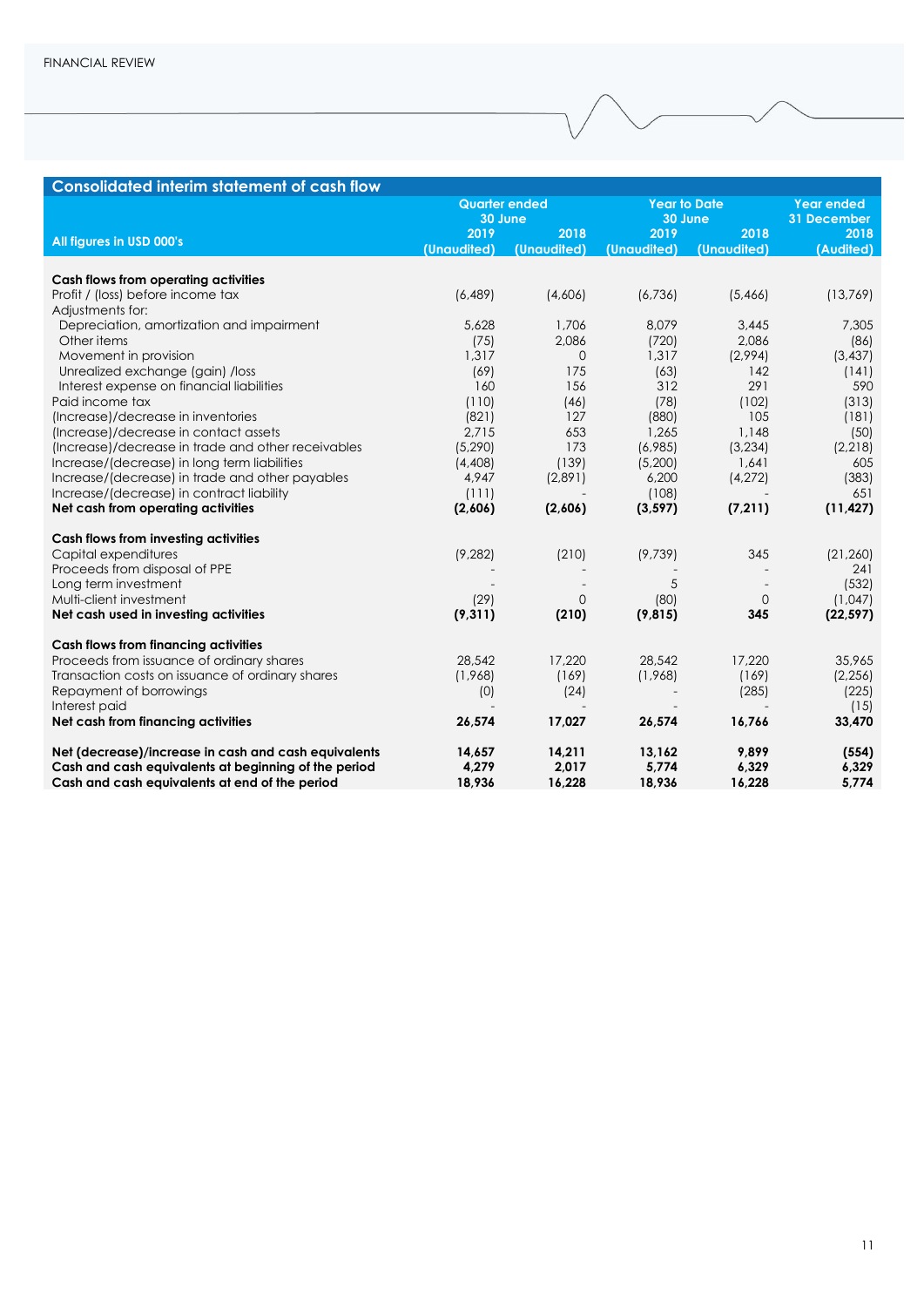| Note 1: Interim statement of income for discontinued operations |               |             |                     |               |                 |
|-----------------------------------------------------------------|---------------|-------------|---------------------|---------------|-----------------|
|                                                                 | Quarter ended |             | <b>Year to Date</b> | Year ended 31 |                 |
|                                                                 | 30 June       |             | 30 June             |               | <b>December</b> |
| All figures in USD 1 000's                                      | 2019          | 2018        | 2019                | 2018          | 2018            |
|                                                                 | (Unaudited)   | (Unaudited) | (Unaudited)         | (Unaudited)   | (Audited)       |
|                                                                 |               |             |                     |               |                 |
| Revenues                                                        |               |             |                     |               |                 |
| Cost of sales                                                   |               |             |                     |               |                 |
| Selling, general and administrative expenses                    |               |             |                     |               |                 |
| Other income (expenses), net                                    |               |             |                     |               |                 |
| Earnings before interest, tax, depreciation and amortization    |               |             |                     |               |                 |
| (EBITDA)                                                        |               |             |                     |               |                 |
| Depreciation and amortization                                   |               |             |                     |               |                 |
| Impairment                                                      |               |             |                     |               |                 |
| Earnings before interest and taxes (EBIT)                       |               |             |                     |               |                 |
|                                                                 |               |             |                     |               |                 |
| Interest expense                                                |               |             |                     |               |                 |
| Other financial items, net                                      |               |             |                     |               |                 |
| Profit/(loss) before income tax                                 |               |             |                     |               |                 |
|                                                                 |               |             |                     |               |                 |
| Income tax                                                      |               | 936         |                     | 936           | 936             |
| Profit/(loss) discontinuing operations                          |               | 936         |                     | 936           | 936             |
| Gain/(loss) on sale of OBN business                             |               |             |                     |               |                 |
| Net profit/(loss) from discontinued operations                  |               | 936         |                     | 936           | 936             |
|                                                                 |               |             |                     |               |                 |
| Profit/(loss) attributable to                                   |               |             |                     |               |                 |
| Shareholders of the parent                                      |               | 936         |                     | 936           | 936             |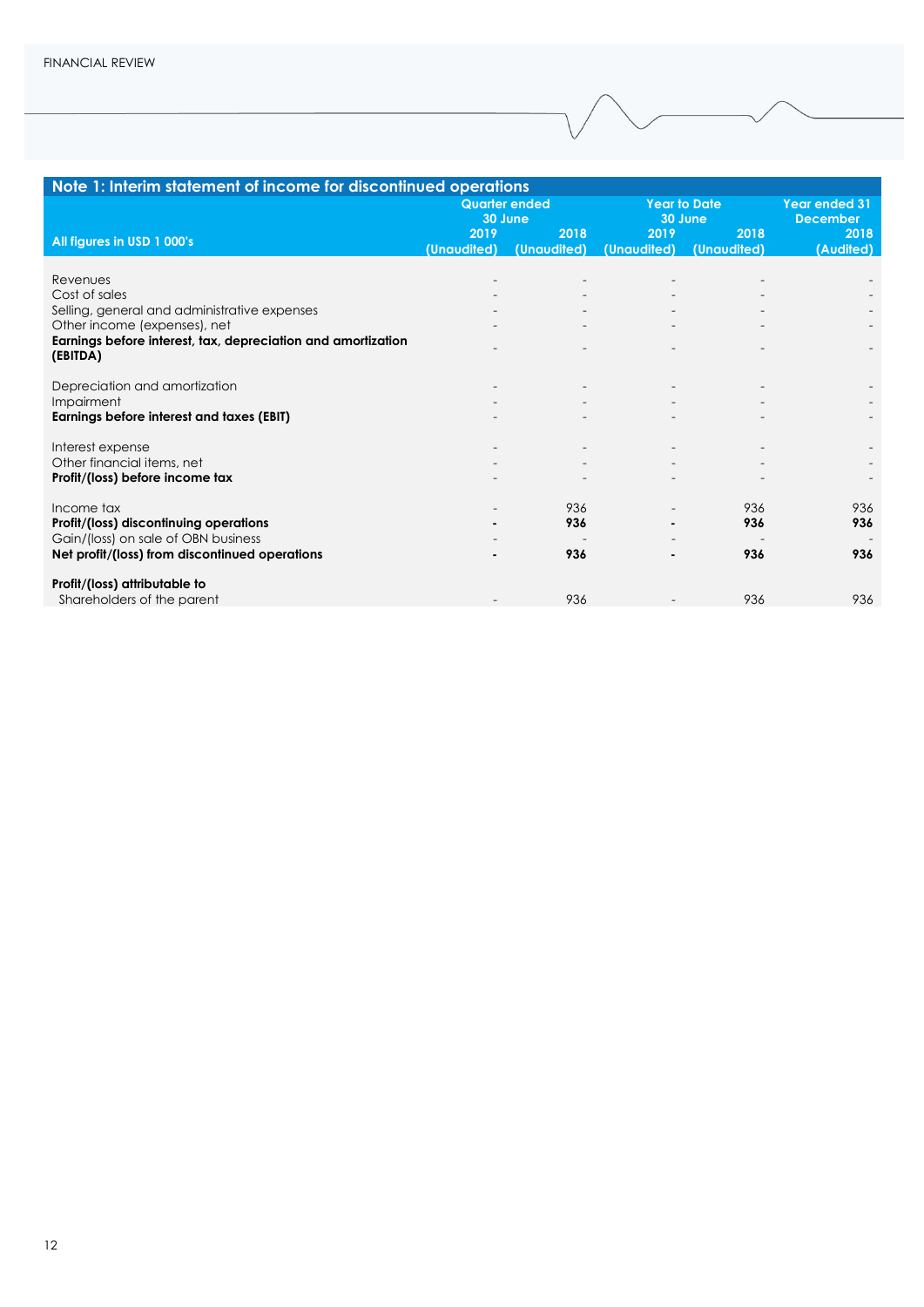SeaBird Exploration Plc is a limited liability company. The company's address is Spyrou Kyprianou 15, Matrix Tower II, 3rd floor, 4001, Limassol, Cyprus. The company also has offices in Oslo (Norway), Bergen (Norway) and Singapore. The company is listed on the Oslo Stock Exchange under the ticker symbol "SBX".

## **Basis of presentation**

The condensed interim consolidated financial statements have been prepared in accordance with the International Accounting Standard 34 "Interim Financial Reporting" (IAS 34) and the act and regulations for the Oslo Stock Exchange. The condensed interim consolidated financial statements do not include all information required for full annual financial statements and should be read in conjunction with the consolidated financial statements for the year ended 31 December 2018.

The consolidated financial statements for the year ended 31 December 2018 and quarterly reports are available at www.sbexp.com. The financial statements as of Q2 2019, as approved by the board of directors 14 August 2019, are unaudited.

## **Significant accounting principles**

The accounting policies used for preparation of the condensed interim consolidated financial statements are consistent with those used in the consolidated financial statements for 2018 unless otherwise stated.

# **Risk factors**

The information in this report may constitute forward-looking statements. These statements are based on various assumptions made by the company, many of which are beyond its control and all of which are subject to risks and uncertainties. Risk factors include but are not limited to the demand for our seismic services, the high level of competition in the source and 2D/3D markets, changes in governmental regulations, adverse weather conditions, and currency and commodity price fluctuations. For further description of relevant risk factors, we refer to the annual report 2018. As a result of these and other risk factors, actual events and actual results may differ materially from those indicated in or implied by such forward looking statements

## **Segment information**

All seismic vessels and operations are conducted and monitored within the company as one business segment.

#### **Revenue recognition**

The company has adopted IFRS 15 "Revenue from Contracts with Customers" from 1 January, 2018. The company continues to recognize contract revenues and costs in line with project duration starting from first shot point in the seismic survey and ending at demobilization.

Under IFRS 15, multi-client pre-funding arrangements would be classified as "right to use" licenses and the revenue is to be recognized at the point in time when the "right to use" license is transferred to the customer. This "point in time" is typically upon completion of processing of the survey and granting of access to the finished data or delivery of the finished data, which typically occurs 9-12 months after completion of the physical data collection.

## **Leased vessels**

The company has adopted IFRS 16 "Leases" from 1 January, 2019. IFRS 16 sets out a model for identification of lease arrangements and their treatment in the financial statements, and long-term lease contracts usually need to be brought on balance sheet. The company recognized the lease for the Voyager Explorer as a lease asset and lease liability as per 1 January 2019, and the company booked lease amortization cost of \$0.1 million and interest cost of \$0.0 million in quarter two relating to the company's minimum lease liability for the Voyager Explorer charter party.

## **Property, plant and equipment**

Property, plant and equipment are stated at historical cost less accumulated depreciation and any accumulated impairment losses. Historical cost includes costs directly attributable to the acquisition of the item. Costs are included in the asset's carrying amount or recognized as a separate asset, if appropriate, only when it is probable that future economic benefits associated with the item will flow to the company and the cost of the item can be measured reliably. Costs of all repairs and maintenance are expensed as incurred. Depreciation on property, plant and equipment is calculated using the straightline method to allocate their cost to their residual values over their estimated useful lives, as follows:

| Seismic vessels                  | 15 years from date of<br>conversion or 25 years<br>from initial build |
|----------------------------------|-----------------------------------------------------------------------|
| Maritime<br>equipment<br>Seismic | $10$ to $15$ years                                                    |
| equipment<br>Office              | 4 to 8 years                                                          |
| equipment                        | 4 years                                                               |

# **Multi-client library**

The multi-client library consists of seismic data surveys to be licensed to customers on a non-exclusive basis. Costs directly incurred in acquiring, processing and otherwise completing multi-client seismic surveys, including depreciation and mobilization costs, are capitalized to the multi-client library. Generally, each multiclient survey is amortized in a manner that reflects the pattern of consumption of its economic benefits. Upon completion of data processing and delivery to the prefunding customers and those contracted during the work in progress phase, amortization is recognized based on total costs versus forecasted total revenues of the project. Thereafter, a straight-line amortization is applied over the project's remaining useful life, which for most projects is estimated to be four years. The straight-line amortization is distributed evenly through the financial years, independently of sales during the quarters. Whenever there is an indication that a survey may be impaired, an impairment test is performed. A systematic impairment test of all surveys is performed at least annually at the end of the financial year.

Multi-client sales in Q2 2019 were \$0.9 million (\$ nil). The company recognized prefunding from 2018 as revenues during the quarter (data processing completed). Multi-client amortization in Q2 2019 was \$0.5 million (\$ nil). Net multi-client investment was \$0.0 million in Q2 2019.

SeaBird's multi-client library consists of two surveys in the EAME region and two multiclient surveys in South East Asia. The multiclient library has a book value of \$1.1 million as per 30 June 2019, which relates to the two 2018 surveys in the EAME region.

| <b>Multi-client library</b>  | <b>USD millions</b> |
|------------------------------|---------------------|
| Opening balance 1 April 2019 | 1.6                 |
| Capitalized cost             | 0.0                 |
| Capitalized depreciation     |                     |
| Partner contribution         | O.O                 |
| Impairment                   |                     |
| Amortization                 | (0.5)               |
| Net book value 30 June 2019  | 1 <sub>1</sub>      |

## **Debt securities and maturities**

The company has one bond loan (SBX04; SeaBird Exploration Finance Limited First Lien Callable Bond Issue 2015/2020). The total book value of outstanding debt as per 30 June 2019 is \$4.8 million. Please see table below for additional details.

The SBX04 bond loan matures on 30 June 2020 and will not have any principal payments before 30 June 2020. All accrued interest may be paid-in-kind and deferred until 30 June 2020.

Glander facility, previously classified as «loans and borrowings», has been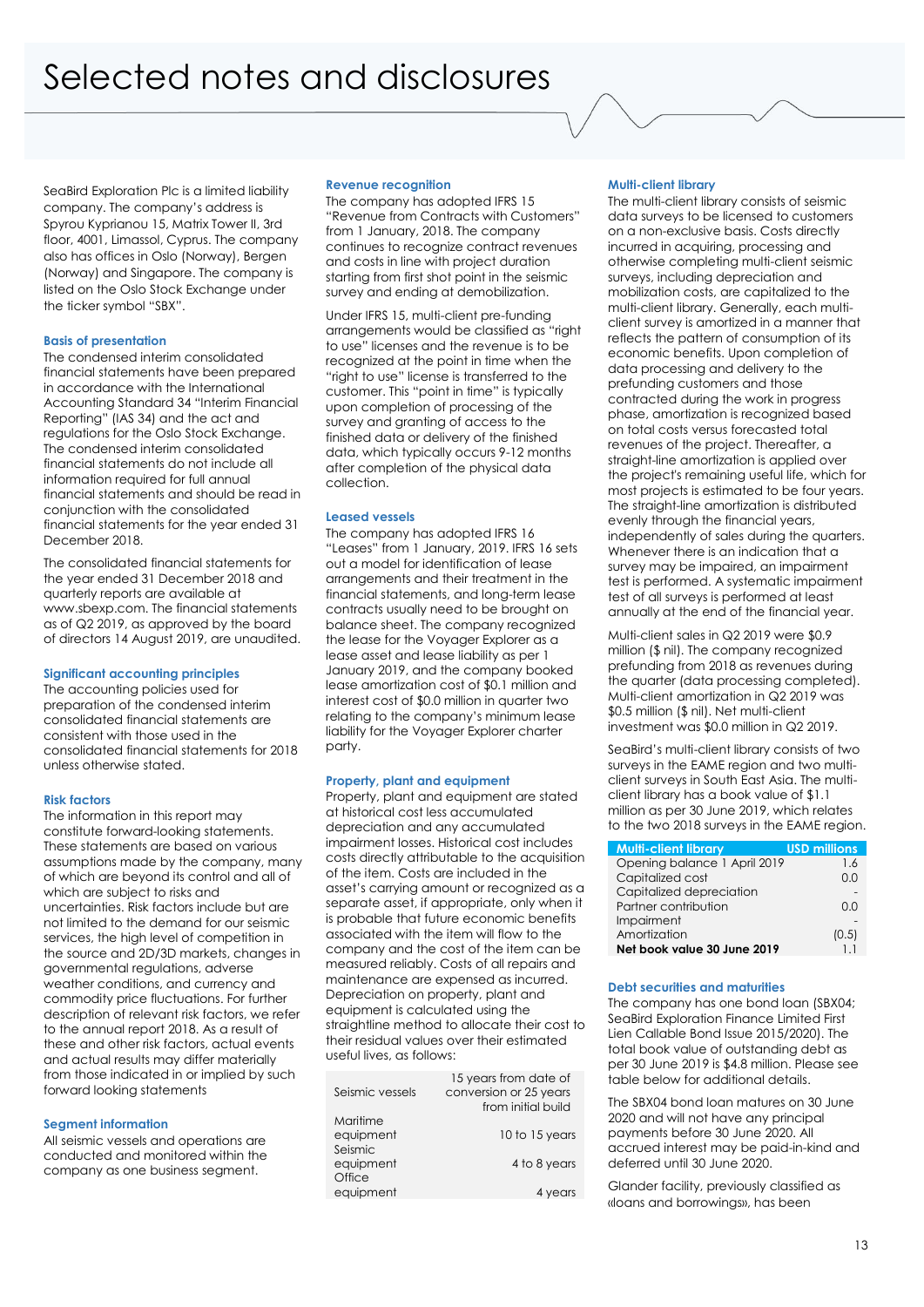reclassified as «trade payables». The trade payable facility is recognized at amortized cost of \$0.1 million. Coupon interest rate is 6.0%. Interest may be paid shares in July 2019. in kind and is due 30 June 2020. The facility's maturity date is 30 June 2020. Interest paid during Q2 2019 was \$ nil.

| <b>Debt securities</b>                                    | <b>USD millions</b> |
|-----------------------------------------------------------|---------------------|
| <b>Current loans and borrowings</b><br>Secured debt       |                     |
| SBX04 bond loan, face value                               | 46                  |
| Payment in kind (PIK) interest<br>Fair value adjustment * | 0.6<br>(0.7)        |
| Accrued interest and<br>accumulated amortized interest    | 0.4                 |
| Non-current loans and<br>borrowings 30 June               |                     |

| <b>Aggregate maturities of</b> | <b>USD</b> |
|--------------------------------|------------|
| loans and borrowings           | millions   |
| Overview of repayment          |            |
| 2018                           |            |
| 2019                           |            |
| 2020                           | 5.5        |
| Total debt principal due 30    |            |
| <b>Jun 2020</b>                | 55         |

#### **Discontinued operations**

On 8 December 2011, the company sold the ocean bottom node business (accounted for as discontinued operations) to Fugro Norway AS. The company has no remaining assets or potential revenues, but has recorded selected tax liabilities in relation to the discontinued operations. The company had a net income from discontinued operations of \$0.0 million in the quarter. See note 1 to the consolidated income statement for the income statement for discontinued operations.

#### **Share capital and share options**

During the quarter the company issued 208,333,330 shares in the private placement to finance the acquisition of the BOA vessels. Moreover, a further 23,055,373 shares was issued as part consideration to the sellers of the BOA Thalassa. In June, the company also announced that it decided to cancel the contemplated subsequent offering of up to 25,000,000 shares as the company's shares had been trading below the offer price in the subsequent offering. The total number of ordinary shares at 30 June 2019 was 515,876,015 with a nominal value of \$0.01 per share.

Subsequent to quarter closing, the company completed the acquisition of BOA Galatea. 23,055,372 new shares of the Company were issued as part consideration for the acquisition of the

vessel. The Company has 538,931,387 shares outstanding, with a nominal value \$0.01, following the issue of the new

The company has an employee share option plan for a maximum of 28.4 million share options to be allocated to current and future employees. The share option plan has a duration of three years from grant date (12 October 2018). A total of up to 24.5 million options have been granted as of 30 June 2019 and the options have exercise prices of NOK 2.40 for the tranche vesting one year after grant date, NOK 2.65 for the tranche vesting two years after the grant date and NOK 2.90 for the tranche vesting three years after the grant date. All options may be exercised at any time within one year from the corresponding vesting dates.

#### **SeaBird Exploration Finance**

SeaBird Exploration Finance Limited, as the issuer of 'SeaBird Exploration Finance Limited First Lien Callable Bond Issue 2015/2018' ('SBX04'), has the following intra-group loans with other SeaBird entities as of 30 June 2019:

|                                                                                                                                                                                                                                                                                                                                                            | <b>USD Thousands</b>                                                                    |
|------------------------------------------------------------------------------------------------------------------------------------------------------------------------------------------------------------------------------------------------------------------------------------------------------------------------------------------------------------|-----------------------------------------------------------------------------------------|
| <b>Receivables</b><br><b>Osprey Navigation</b><br>Aquila Explorer<br><b>BUT SBX APAC - Indonesia</b><br><b>Harrier Navigation</b><br><b>Baruka Management</b><br>SeaBird Exploration MC<br>SeaBird Exploration Nigeria<br>SeaBird Exploration UK<br><b>Hawk Navigation</b><br>Others                                                                       | 16,010<br>7,144<br>6.286<br>4.700<br>4.333<br>1,507<br>107<br>52<br>24<br>25            |
| Total receivables from intra-                                                                                                                                                                                                                                                                                                                              |                                                                                         |
| group companies                                                                                                                                                                                                                                                                                                                                            | 40,187                                                                                  |
| <b>Payables</b><br>SeaBird Exploration Plc<br>SeaBird Exploration Cyprus<br>SeaBird Exploration Asia<br>Pacific<br>SeaBird Exploration FZ LLC<br>Munin Navigation<br><b>Raven Navigation</b><br>SeaBird Exploration Norway<br>GeoBird Management<br>SeaBird Exploration Vessels<br><b>SANA Navigation</b><br>SeaBird Seismic Mexico<br>SeaBird Exploration | 21,985<br>10.267<br>8,006<br>1.498<br>1,051<br>1.023<br>972<br>798<br>699<br>495<br>405 |
| America<br>Seabed Navigation<br>Oreo Navigation<br>SeaBird Crewing Mexico<br><b>Biliria Marine</b><br>Seaship Holding Services                                                                                                                                                                                                                             | 180<br>128<br>30<br>8<br>7<br>1                                                         |
| Total payables to intra-                                                                                                                                                                                                                                                                                                                                   |                                                                                         |
| group companies                                                                                                                                                                                                                                                                                                                                            | 47.553                                                                                  |
| <b>Total net receivables from</b>                                                                                                                                                                                                                                                                                                                          |                                                                                         |
| <u>intra-group companies</u>                                                                                                                                                                                                                                                                                                                               | (7, 366)                                                                                |

#### **Related party transactions**

All related party transactions have been entered into on an arm's length basis. The company had no related party transactions during the quarter.

#### **Going concern**

The company's consolidated accounts have been prepared based on a going concern assumption.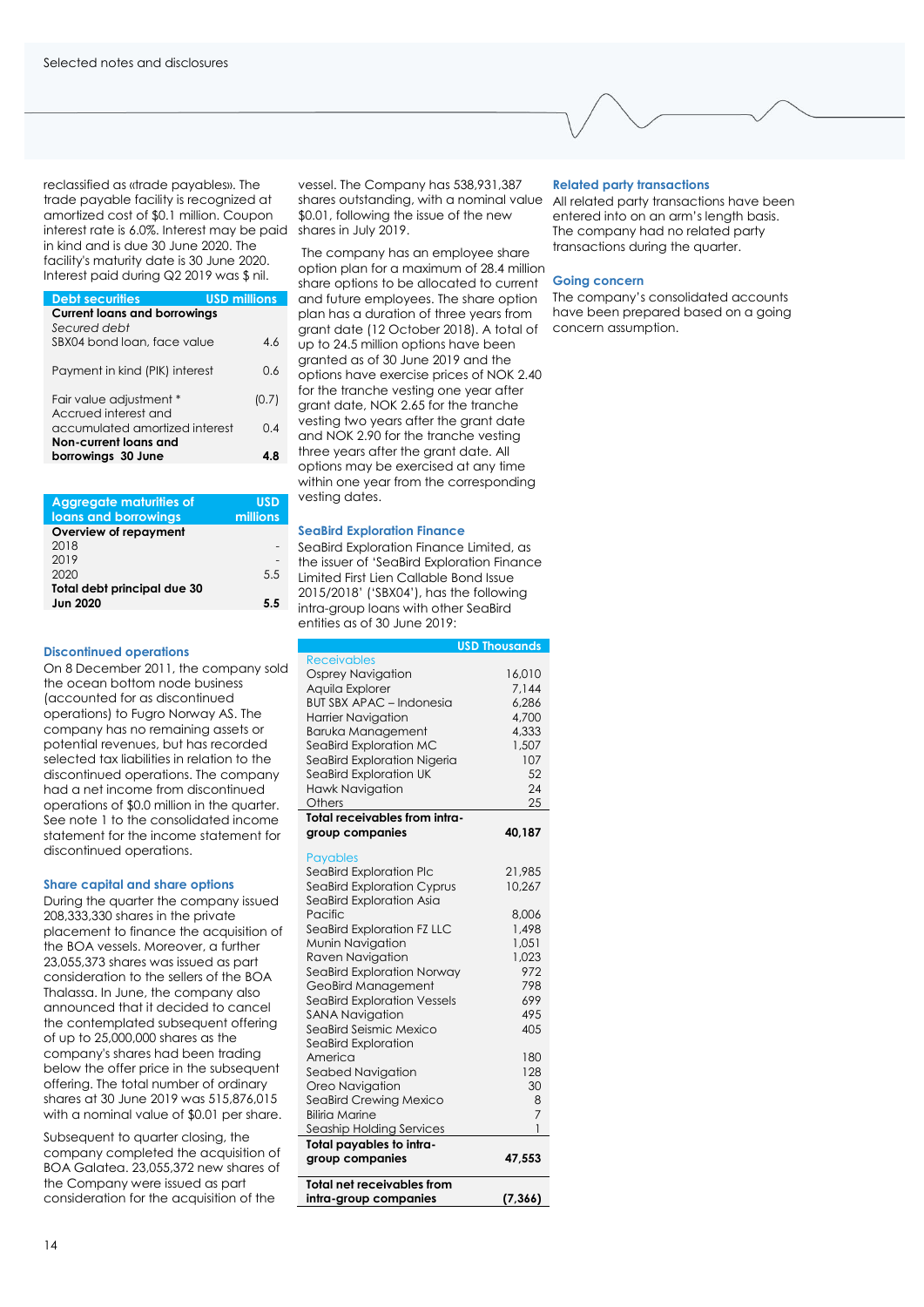